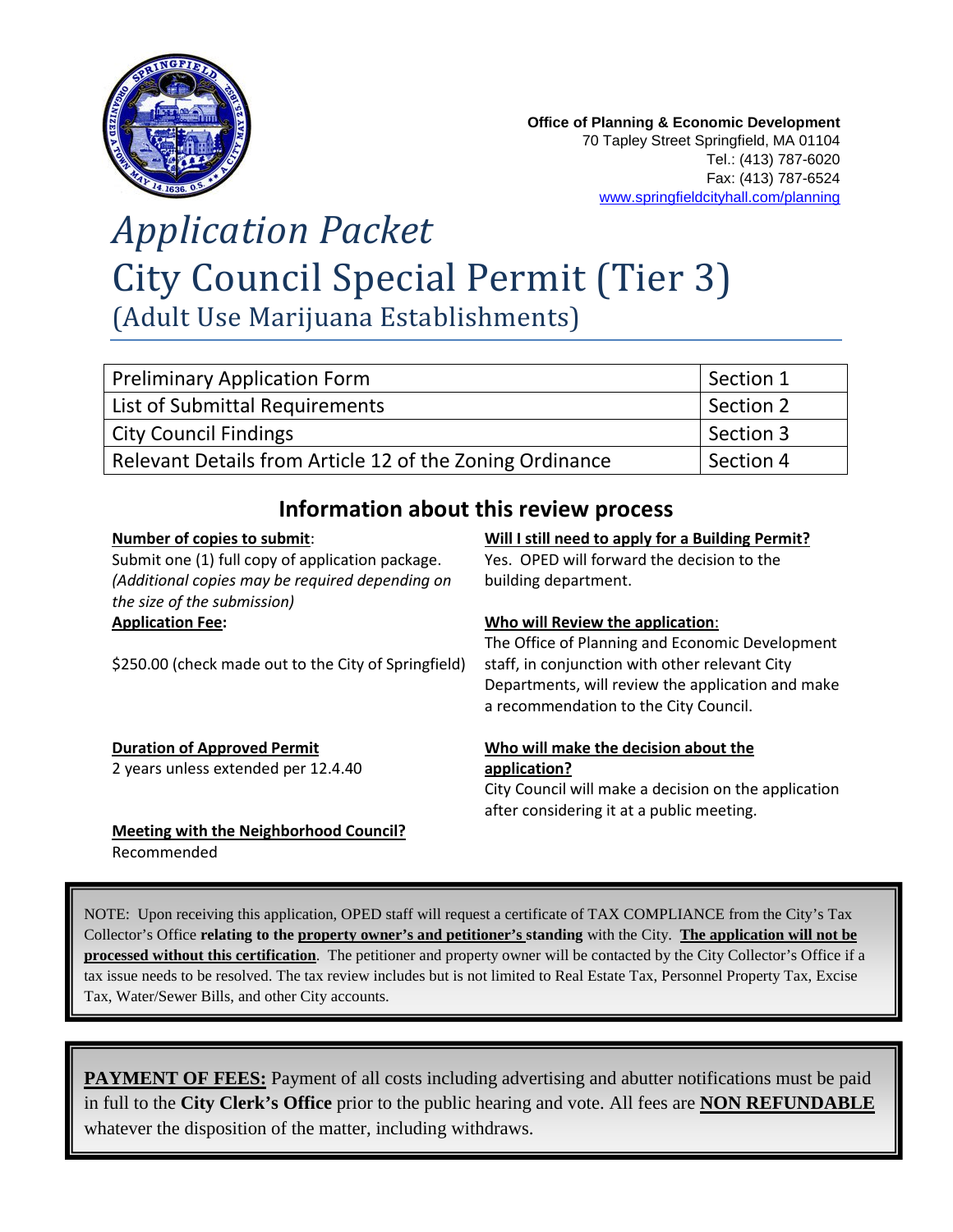## **Section 1: Preliminary Application Form**

Please complete the form below and submit it to the Office of Planning & Economic Development (please print clearly or type). Once the completed application is received, a formal petition will be typed up and will be required to be signed by the petitioner and property owner.

| $\epsilon$ or Fighting & Economic Development<br>70 Tapley Street Springfield, MA 01104                                                                                                              |                                                             |  |  |  |  |  |  |
|------------------------------------------------------------------------------------------------------------------------------------------------------------------------------------------------------|-------------------------------------------------------------|--|--|--|--|--|--|
|                                                                                                                                                                                                      | <b>Petitioner/Owner Information</b>                         |  |  |  |  |  |  |
| Full Address of the Property:                                                                                                                                                                        |                                                             |  |  |  |  |  |  |
| Street number, City, State and zip<br>code                                                                                                                                                           |                                                             |  |  |  |  |  |  |
| Parcel Number of the Property                                                                                                                                                                        |                                                             |  |  |  |  |  |  |
| Registry of Deeds Book/Page                                                                                                                                                                          |                                                             |  |  |  |  |  |  |
| Zoning of the Property:                                                                                                                                                                              |                                                             |  |  |  |  |  |  |
| Current Use of Property:                                                                                                                                                                             |                                                             |  |  |  |  |  |  |
| Specific Adult Use Marijuana                                                                                                                                                                         |                                                             |  |  |  |  |  |  |
| Category being Applied for:                                                                                                                                                                          | <u> 1989 - Johann Stoff, amerikansk politiker (d. 1989)</u> |  |  |  |  |  |  |
| You may attach additional pages if                                                                                                                                                                   |                                                             |  |  |  |  |  |  |
| needed to explain the proposal.                                                                                                                                                                      |                                                             |  |  |  |  |  |  |
| <b>Petitioner Information</b><br>(if different from Owner)<br>Name, mailing address, email<br>address and telephone number<br>(include name of person who will be<br>signing the formal application) |                                                             |  |  |  |  |  |  |
| <b>Property Owner Information</b><br>Name, mailing address, email<br>address and telephone number<br>(include name of person who will be<br>signing the formal application)                          | Email<br>Telephone/Mobile                                   |  |  |  |  |  |  |
| Dates Below To Be Filled Out By OPED Staff Only                                                                                                                                                      |                                                             |  |  |  |  |  |  |
| <b>Date Received:</b>                                                                                                                                                                                |                                                             |  |  |  |  |  |  |
| <b>Date of Completed Application:</b>                                                                                                                                                                |                                                             |  |  |  |  |  |  |

|  |  | Office of Planning & Economic Development |  |
|--|--|-------------------------------------------|--|
|  |  |                                           |  |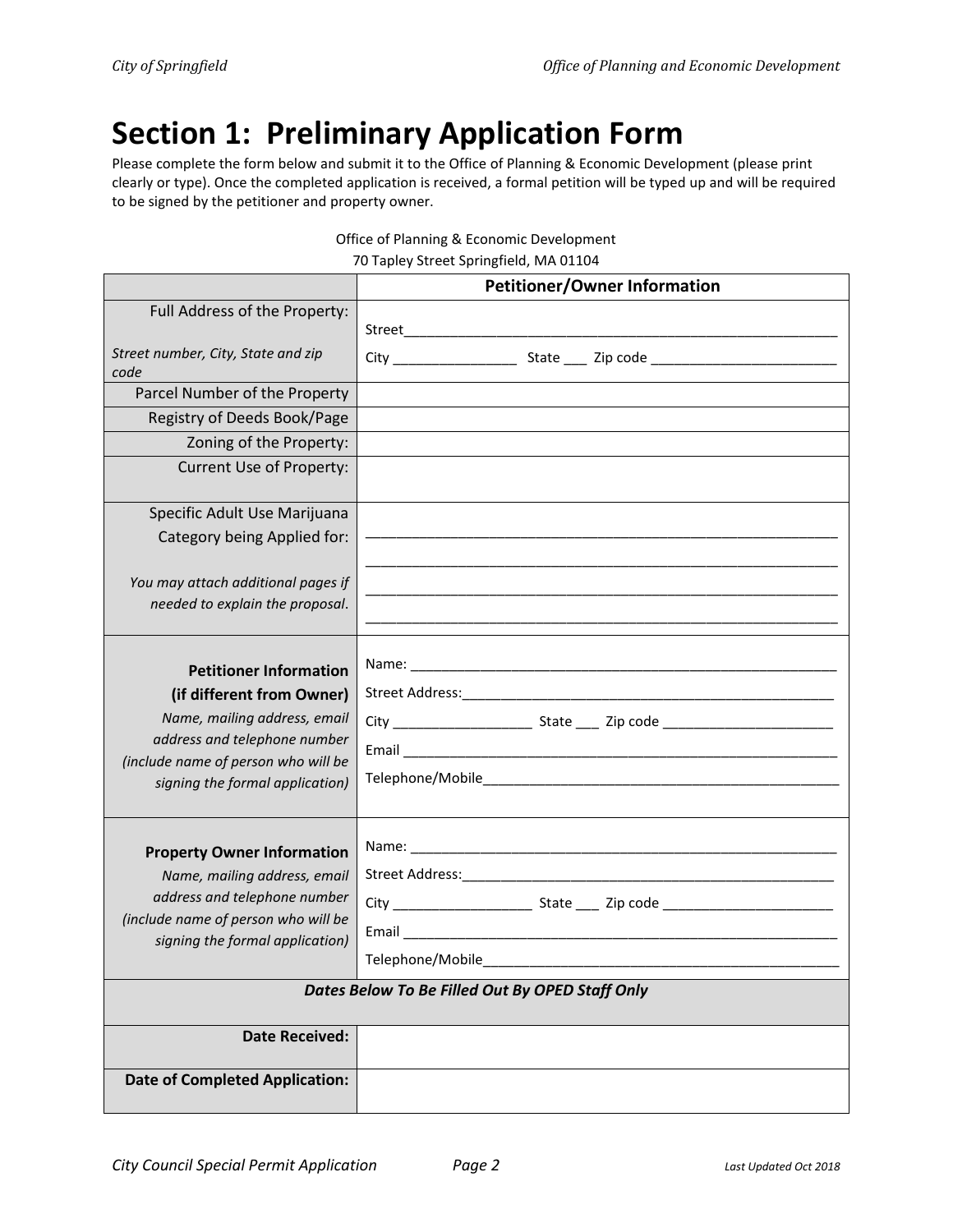# **Section 2: List of Submittal Requirements\***

**(Article 12, Section 12.4.20)**

*\*An application shall not be considered complete until ALL information required by the Springfield Zoning Ordinance and/or the City Council is submitted, as determined by the Office of Planning & Economic Development.*

- $\Box$  Site plan must be prepared by a qualified professional (including but not limited to a licensed architect, professional engineer, or landscape architect)
- $\Box$  Site Plan shall include all requirements as set forth in Section 12.3.40, including but not limited to:
	- o Zoning districts, overlay districts, topography, wetlands, watercourses, soils, existing vegetation, roads, structures, driveways and other relevant site conditions;
	- o Proposed driveways, parking areas, sidewalks, landscaping, utilities, lighting, drainage, vehicular circulation, refuse disposal storage areas, signs and building plans/elevations;
	- $\circ$  If the land will be developed in more than one (1) phase, the City Council may require the Petitioner to present a master plan for an entire property showing intended future development and a plan for phasing.

## **In addition to the requirements listed above, applications for an Adult Use Marijuana Establishment shall include the following (as per Article 4, Section 4.7.115):**

- $\Box$  The name and address of each owner, manager and designated representative of the Adult Use Marijuana Establishment facility/operation;
- $\Box$  A copy of the Petitioner's Host Community Agreement or in the event that a Host Community Agreement has not been granted, Petitioner shall state the date and manner in which they contacted the City requesting a Host Community Agreement.
- $\Box$  If it's in conjunction with an approved Registered Marijuana Dispensary (RMD), a copy of its registration as an RMD from the Massachusetts Department of Public Health in accordance with 105 CMR 725.000 or from the Cannabis Control Commission in accordance with 935 CMR 500.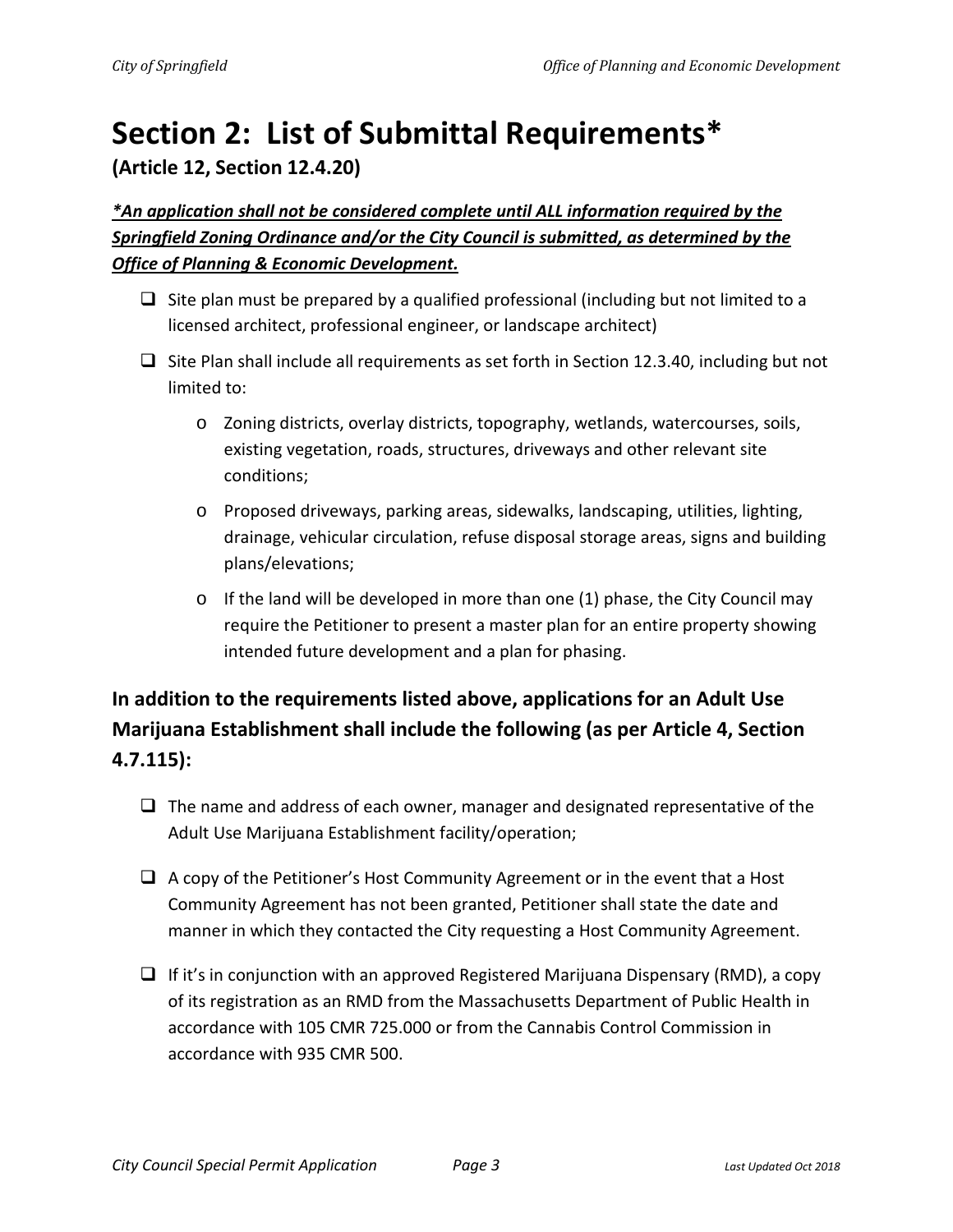- $\Box$  Proof of Liability Insurance Coverage or Maintenance of Escrow as required in 935 CMR 500.
- $\Box$  Evidence that the Petitioner has site control and right to use the site for an ADULT USE MARIJUANA ESTABLISHMENT in the form of a deed or valid purchase and sales agreement or, in the case of a lease, a notarized statement from the property owner and a copy of the lease agreement;
- $\Box$  Evidence that a Community Outreach Meeting, in accordance with 935 CMR 500, has occurred and that the meeting occurred within the neighborhood that the project will be located, when possible. *(As with all special permits, it is advised that that the petitioner meet with the appropriate neighborhood council and/or civic association for the area in which the site will be located. Information on those organizations can be obtained from the Office of Planning & Economic Development or online at*: [www.springfield-ma.gov/planning/index.php?id=neighborhoodcouncils\)](http://www.springfield-ma.gov/planning/index.php?id=neighborhoodcouncils)
- $\Box$  A notarized statement signed by the ADULT USE MARIJUANA ESTABLISHMENT organization's Chief Executive Officer and corporate attorney disclosing all of its designated representatives, including officers, directors, shareholders, partners, members, managers, or other similarly-situated individuals and entities and their addresses. If any of the above are entities rather than persons, the Petitioner must disclose the identity of all such responsible individual persons;
- $\Box$  In addition to Site Plan Review Submission Requirements found in Section 12.3.40, plans must also detail all proposed security measures for the ADULT USE MARIJUANA ESTABLISHMENT including but not limited to lighting, fencing, cameras, alarms, etc., thus ensuring the safety of employees and patrons and to protect the premises from theft and/or other criminal activity. This plan should also include security measures for the transportation and/or delivery of marijuana and marijuana products.
- $\Box$  A detailed floor plan identifying the areas available and functional uses (including square footage).
- $\Box$  A detailed sign plan.
- $\Box$  The City Council may require a pedestrian/vehicular traffic impact study to establish the Adult Use Marijuana Establishment's impacts at peak demand times, including a line queue plan to ensure that the movement of pedestrian and/or vehicular traffic along the public right of ways will not be unreasonably obstructed.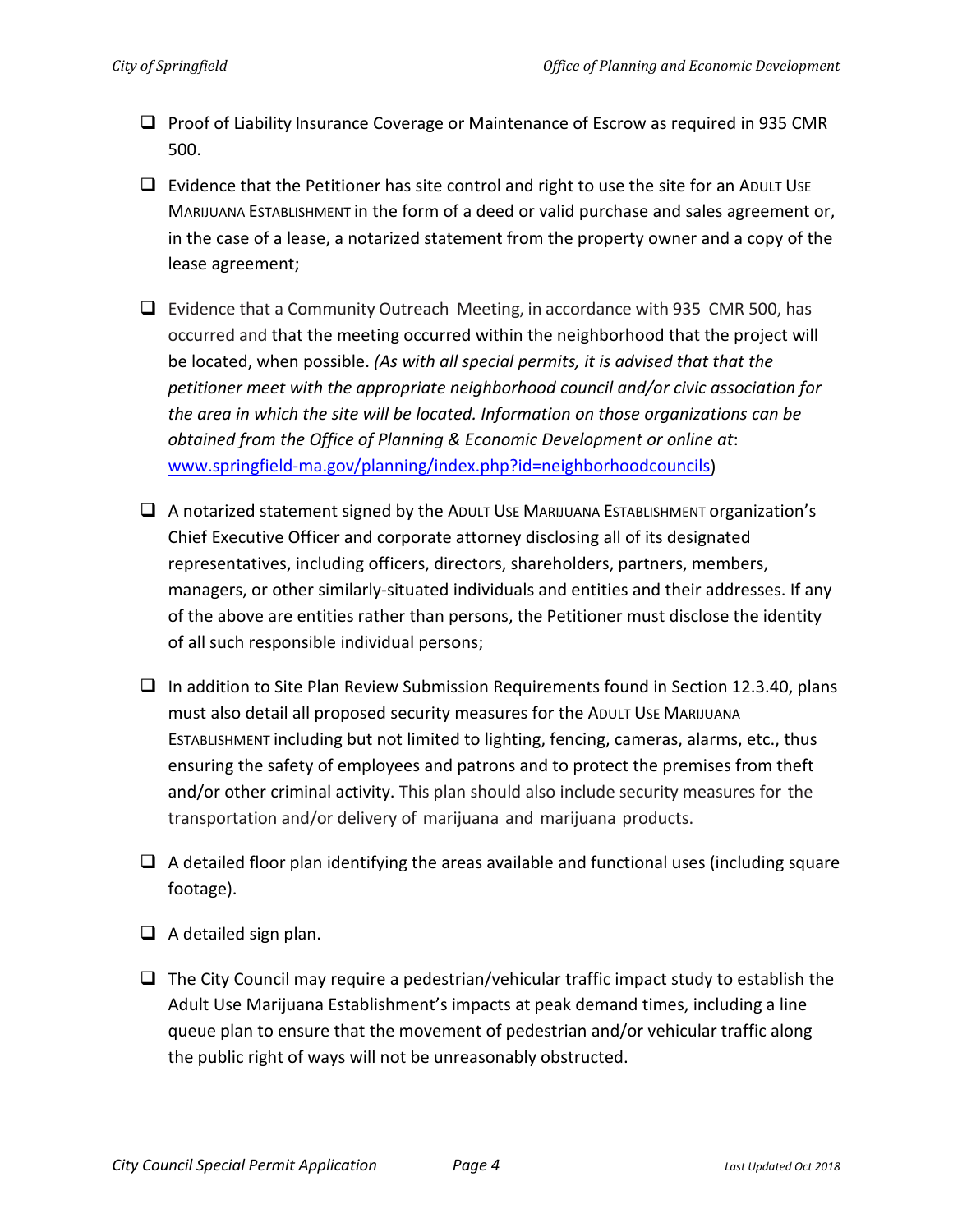- $\Box$  An odor control plan detailing the specific odor-emitting activities or processes to be conducted on-site, the source of those odors, the locations from which they are emitted from the facility, the frequency of such odor-emitting activities, the duration of such odor-emitting activities, and the administrative of odor control including maintenance of such controls.
- $\Box$  A Management Plan including a description of all activities to occur on site, including all provisions for the delivery of marijuana and related products to an ADULT USE MARIJUANA ESTABLISHMENT or off-site direct delivery.
- $\Box$  Individual written plans which, at a minimum comply with the requirements of 935 CMR 500, relative to the ADULT USE MARIJUANA ESTABLISHMENT's:
	- 1. Operating procedures
	- 2. Marketing and advertising
	- 3. Waste disposal
	- 4. Transportation and delivery of marijuana or marijuana products
	- 5. Energy efficiency and conservation
	- 6. Security and alarms
	- 7. Decommissioning of the ADULT USE MARIJUANA ESTABLISHMENT

*(In addition to the issuance of the special permit, any and all Adult Use Marijuana Establishment(s) must also comply with all requirements outlined in Chapter 245 of the Revised Ordinances of the City of Springfield, 1986.)*

## **Section 3: City Council Findings:**

In addition to the Special Permit Review Standards/Findings outlined in Article 12, the City Council must also find all of the following:

1. That the ADULT USE MARIJUANA ESTABLISHMENT is designed to minimize any adverse visual or economic impacts on abutters and other parties in interest; Requiring larger front, side or rear yards that meets the minimum standards required by Article 4 of the Zoning Ordinance;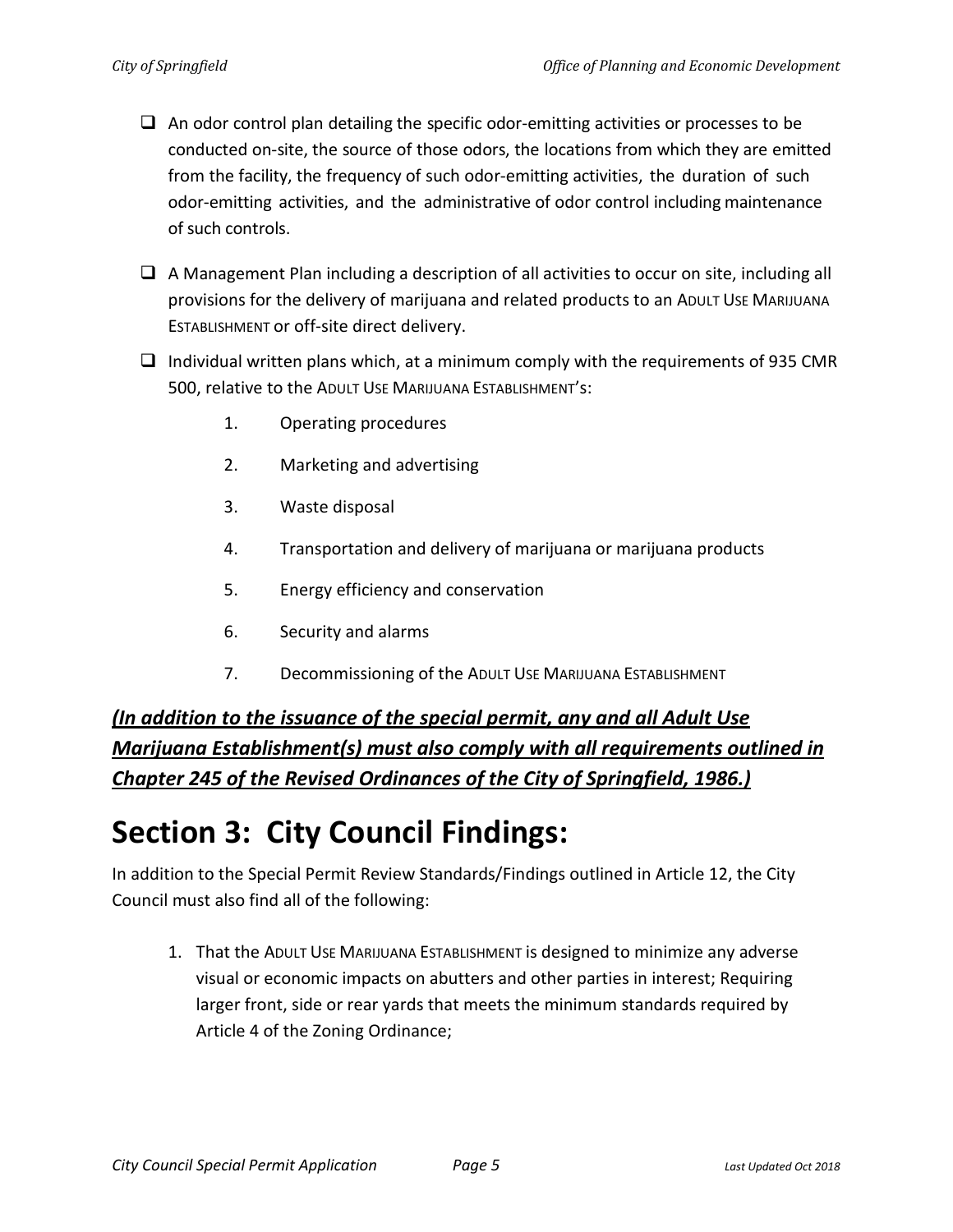- 2. That the ADULT USE MARIJUANA ESTABLISHMENT is consistent with and does not derogate from the purposes and intent of the Zoning Ordinance;
- 3. That the ADULT USE MARIJUANA ESTABLISHMENT demonstrates that it will meet or exceed all the permitting requirements of all applicable agencies within the Commonwealth of Massachusetts and will be in compliance with all applicable state laws and regulations;
- 4. That the Petitioner has satisfied all of the conditions and requirements of this Section and other applicable sections of the Zoning Ordinance;
- 5. That the ADULT USE MARIJUANA ESTABLISHMENT project meets a demonstrated need;
- 6. That the ADULT USE MARIJUANA ESTABLISHMENT facility provides adequate security measures to ensure that no individual participant will pose a direct threat to the health or safety of other individuals, and that the storage and/or location of marijuana and marijuana products is adequately secured; and
- 7. That the ADULT USE MARIJUANA ESTABLISHMENT facility adequately addresses issues of traffic demand, circulation flow, parking and queuing (including pedestrian queuing), particularly at peak periods at the facility and any impact on neighboring uses.

# **Section 4: Relevant Details from Section 12.4 of the Zoning Ordinance\***

(\*PLEASE SEE ZONING ORDINANCE FOR COMPLETE DETAILS AND PROCESS)

### CITY COUNCIL SPECIAL PERMIT REVIEW PROCESS AND TIMEFRAME (12.4.30)

- 1. Application for a Special Permit shall be made to the Office of Planning and Economic Development on forms provided for that purpose, accompanied by the required fee of \$250.00. When the application has been received in a completed form as defined by the rules, a copy shall be forwarded to the City Clerk. **The stamp of the City Clerk shall designate the date of filing**.
- 2. The City Council shall hold a **public hearing within sixty-five (65)** days after the **application has been stamped by the City Clerk** as provided in M.G.L Chapter 40A. The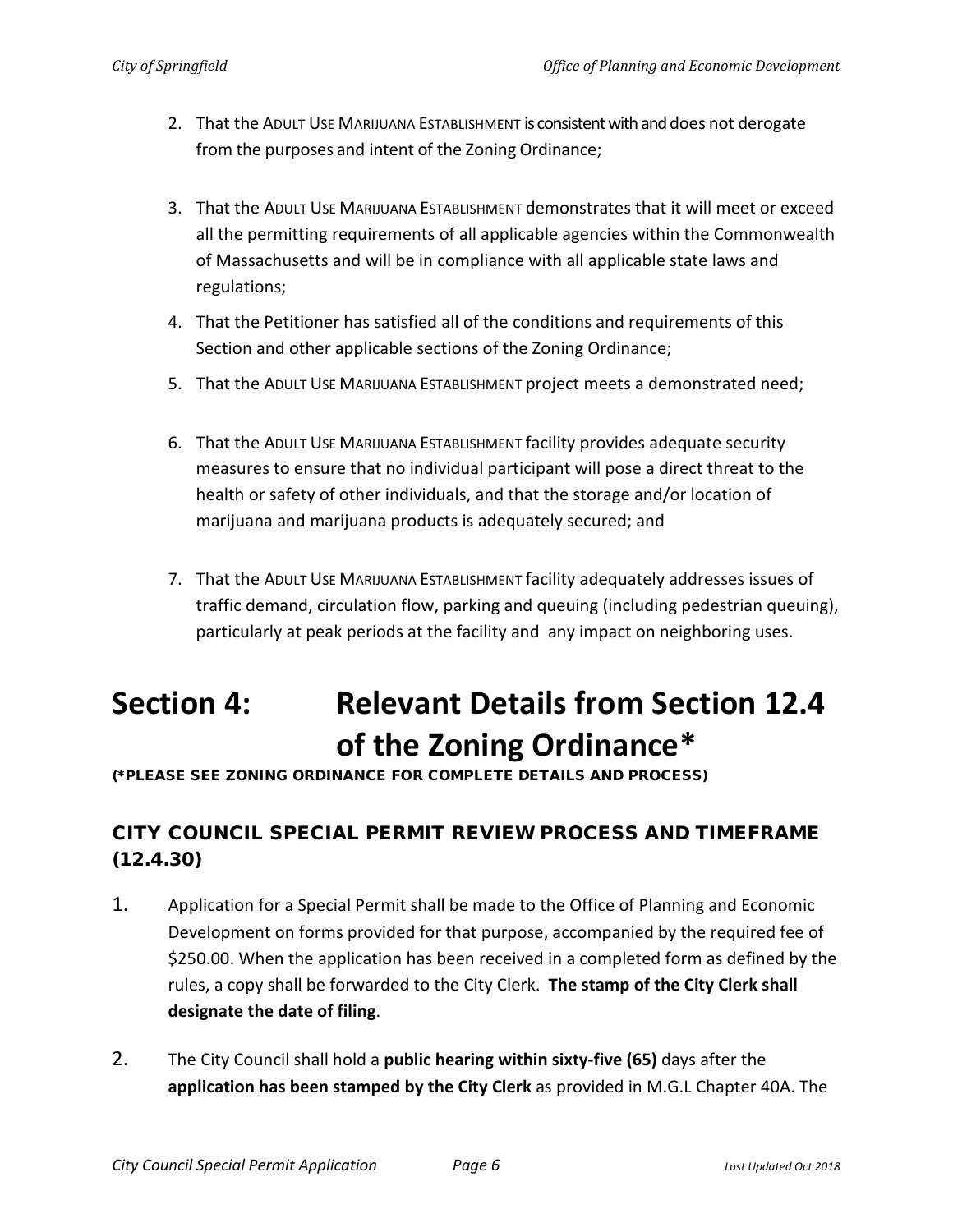Office of Planning and Economic Development may revise its reports in response to comments made at the public hearing within fourteen (14) days of the close of the public hearing. The City Council may act in the absence of a report from the Office of Planning and Economic Development if no report is submitted within fourteen (14) days of the close of the public hearing.

- 3. In all cases **notice of public hearing** shall be given by the City Clerk by publication in a newspaper of general circulation in the city **once in each of two (2) successive weeks; the first publication to be not less than fourteen (14) days before the day of the hearing** and by posting such notice in a conspicuous place in City Hall, in the Office of Planning and Economic Development and on the City's website for a period of not less than fourteen (14) days before the day of such hearing.
- 4. The **City Council shall act within ninety (90) days following the public hearing**. Special Permits shall require a two-thirds (2/3) vote of the entire membership of the City Council to be approved.
- 5. Failure to take final action upon an application for a Special Permit within said ninety (90) days shall be deemed a grant of the permit as provided in M.G.L. Chapter 40A, Section 9.
- 6. Upon the granting of a Special Permit under this section, **a copy of the decision shall be issued to the owner or Petitioner** if other than the owner, certified by the City Council. *(NO SPECIAL PERMIT WILL BE ISSUED UNTIL ALL REQUIRED FEES HAVE BEEN PAID)* The City Council shall make a detailed record of its proceedings, indicating the vote of each member upon each question, or if absent or failing to vote, indicating such fact, and setting forth clearly the reason for its decision and of its official actions, copies of all of which **shall be filed within fourteen days in the office of the City Clerk** and the Office of Planning and Economic Development.
- 7. The City Council's decision shall be deemed a public record, and notice of the decision shall be mailed forthwith to the Petitioner, to the parties in interest designated in M.G.L. Chapter 40A, Section 11, and to every person present at the hearing who requested that notice be sent and stated the address to which such notice was to be sent. Each such notice shall specify that appeals, if any, shall be made pursuant to M.G.L. Chapter 40A, Section 17 and shall be filed within (20) days after the date of filing of such notice in the office of the City Clerk. No Special Permit shall take effect until a copy of the decision is recorded in the Hampden County Registry of Deeds. In order for such recording to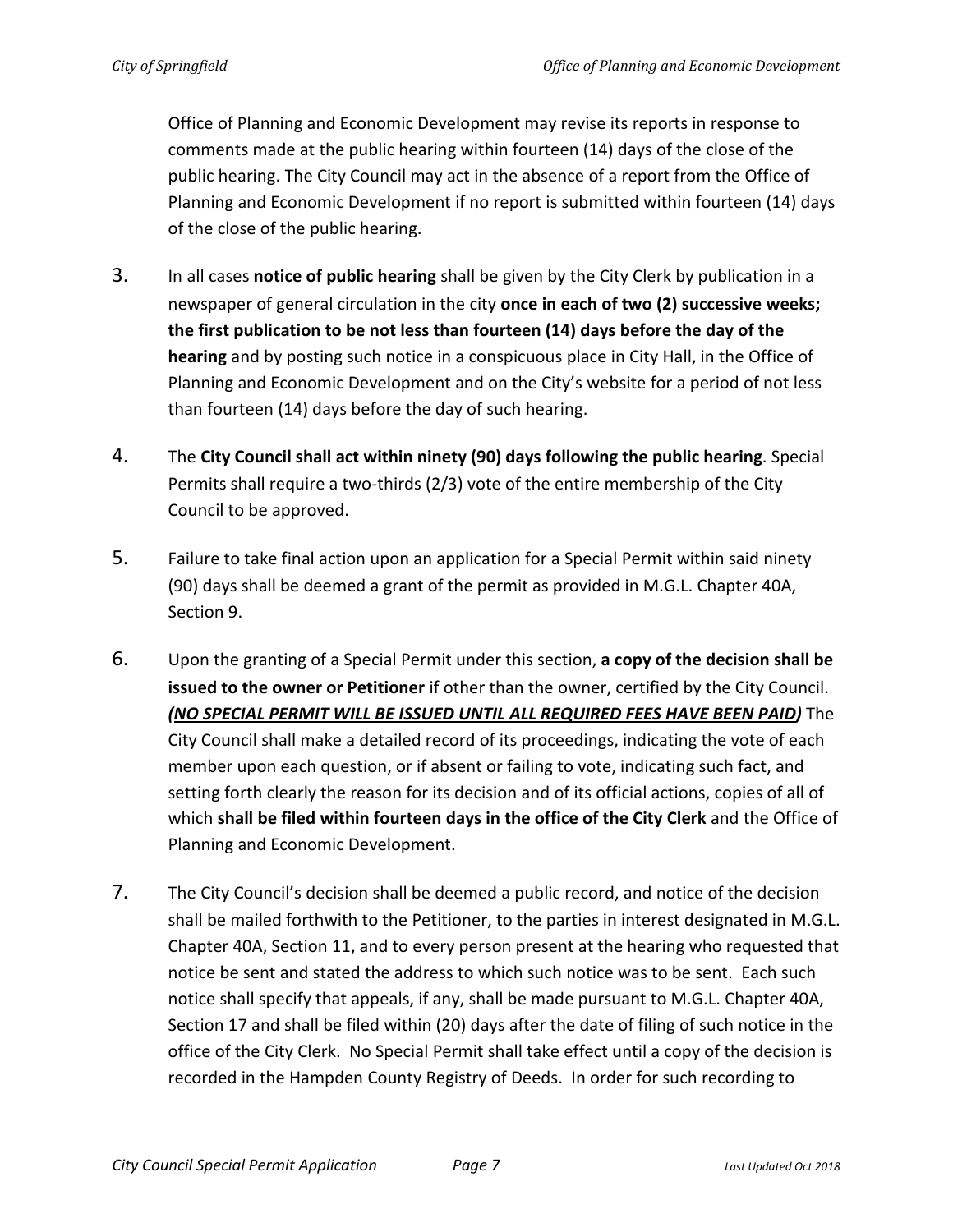occur, the City Clerk must certify that twenty (20) days have elapsed and no appeal has been filed, or that if an appeal has been filed, that it has been dismissed or denied.